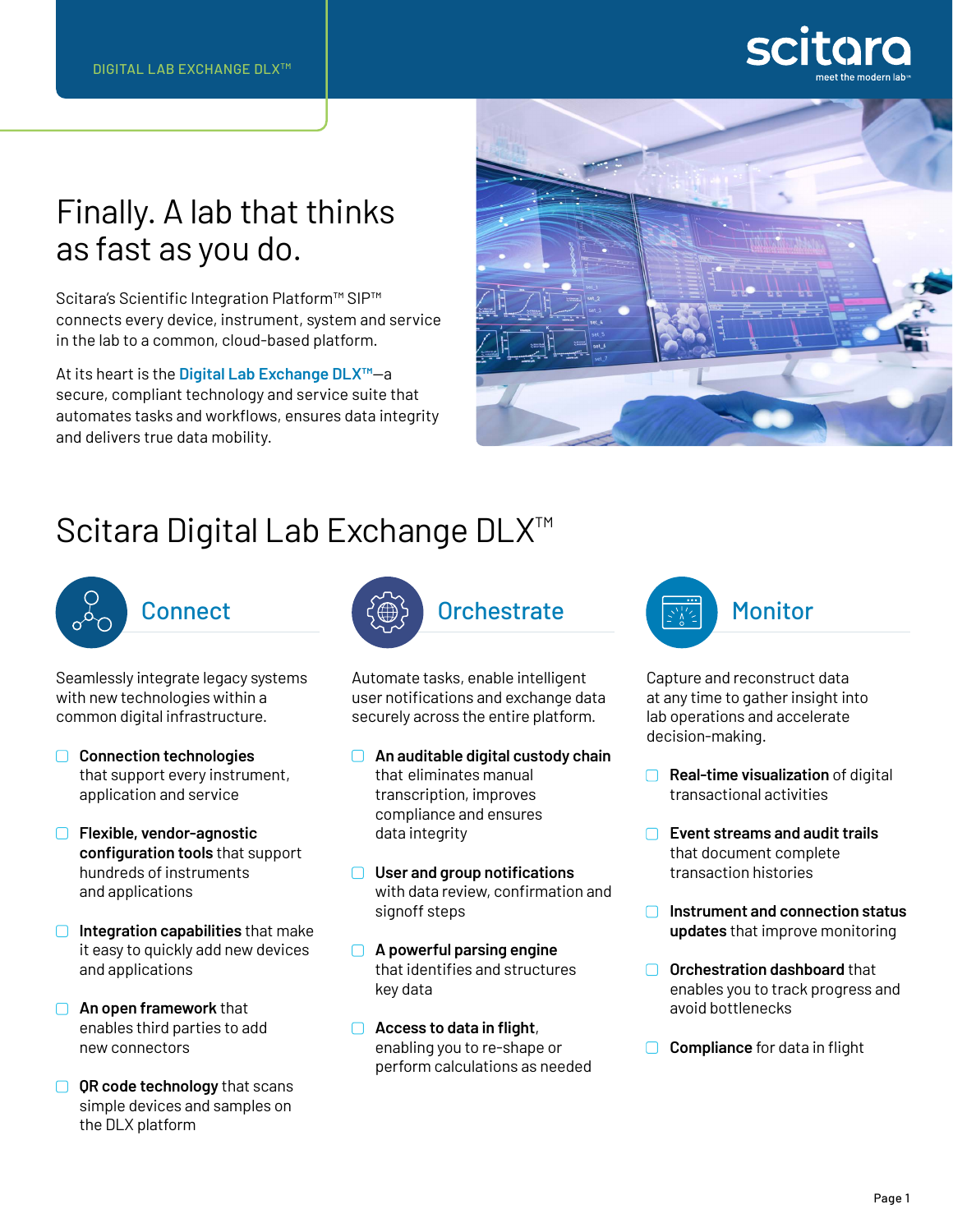



### **Orchestrate**

The DLX orchestration engine provides an intuitive interface that enables you to automate simple tasks, while more advanced tools and on-board JavaScript capabilities allow for more sophisticated workflow automation.



### **Monitor**

The DLX Event stream captures all transactional data flowing through the system—including information regarding function transformations, calculations and reformatting—ensuring data integrity and compliance.